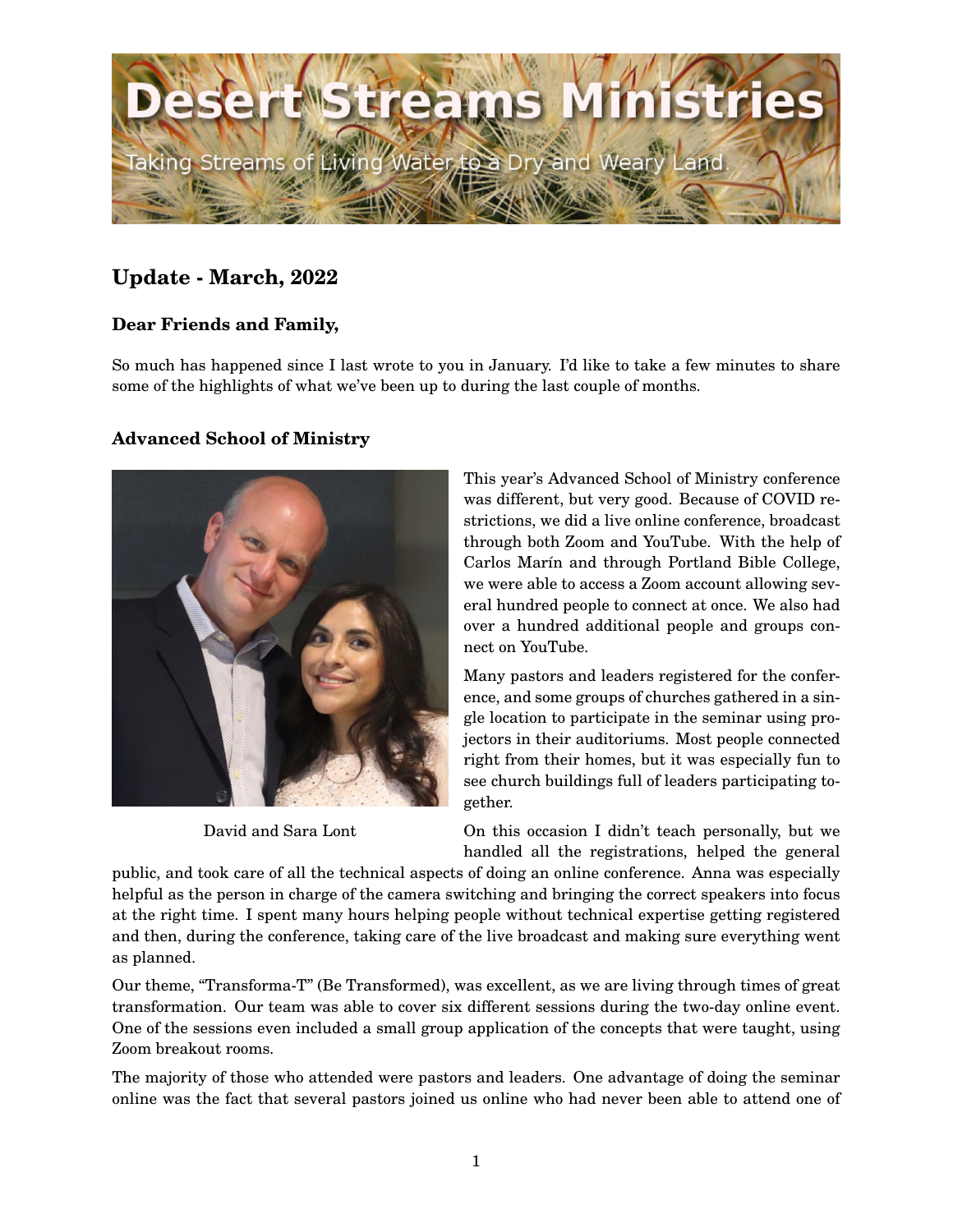our conferences in person because of their jobs or distance to the conference. We had people across several time zones and even from different countries.

This conference was a huge blessing for many. We plan on continuing offering both in-person and online conferences in the future.

#### **Worship Recording and Local Church**

In February, we did another live worship recording in video and audio here in our living room. We've found these live session recordings to be very useful and effective to use during our microchurch meetings on Sundays.

Our church building project continues forward, but while our property is under construction, we have adopted a microchurch model. Small groups gather in homes for ministry on Sunday mornings using



Working on the technical aspects of the online conference

our online service, supplemented with personal ministry and prayer in each home. Of course, food and celebration are also on the agenda, so the microchurch setting allows for people to gather, eat and enjoy being together. Once each month we are gathering everyone together here outside our home for our celebration service.

#### **Our Experience With COVID**

Last month, after avoiding it for almost two years, we suddenly came down with COVID-19. It was very unexpected, as we had taken so many precautions throughout the pandemic. And now that there is so much optimism that the worst of things has passed, we somehow caught it!

Thankfully, none of us had any life-threatening symptoms, but all three of us got pretty sick. Anna fared better than Sara and me, but it took all of us about three weeks to recover. It's only been a couple of weeks since we've been getting our energy back.

It was so beautiful to see how several people from our church cared for us and brought us meals. They would come by and drop hot meals off on our porch, and we'd say, "Hello!" quickly through the window, and then they'd leave. We are also so thankful to those who were praying for us during that time!

#### **Online Bible School**

In February we started our spring semester with the online Bible School. We were blessed to have Mark Simpson share live with our group as we began the semester. We're offering nine different courses and have just under 180 students enrolled. This semester, we're doing another new course, this time on the life of Moses.

We continue to develop new material as we're working toward creating an entire online degree program. We're very thankful for the positive impact we've been able to make on many pastors, leaders and churches through this Bible school.